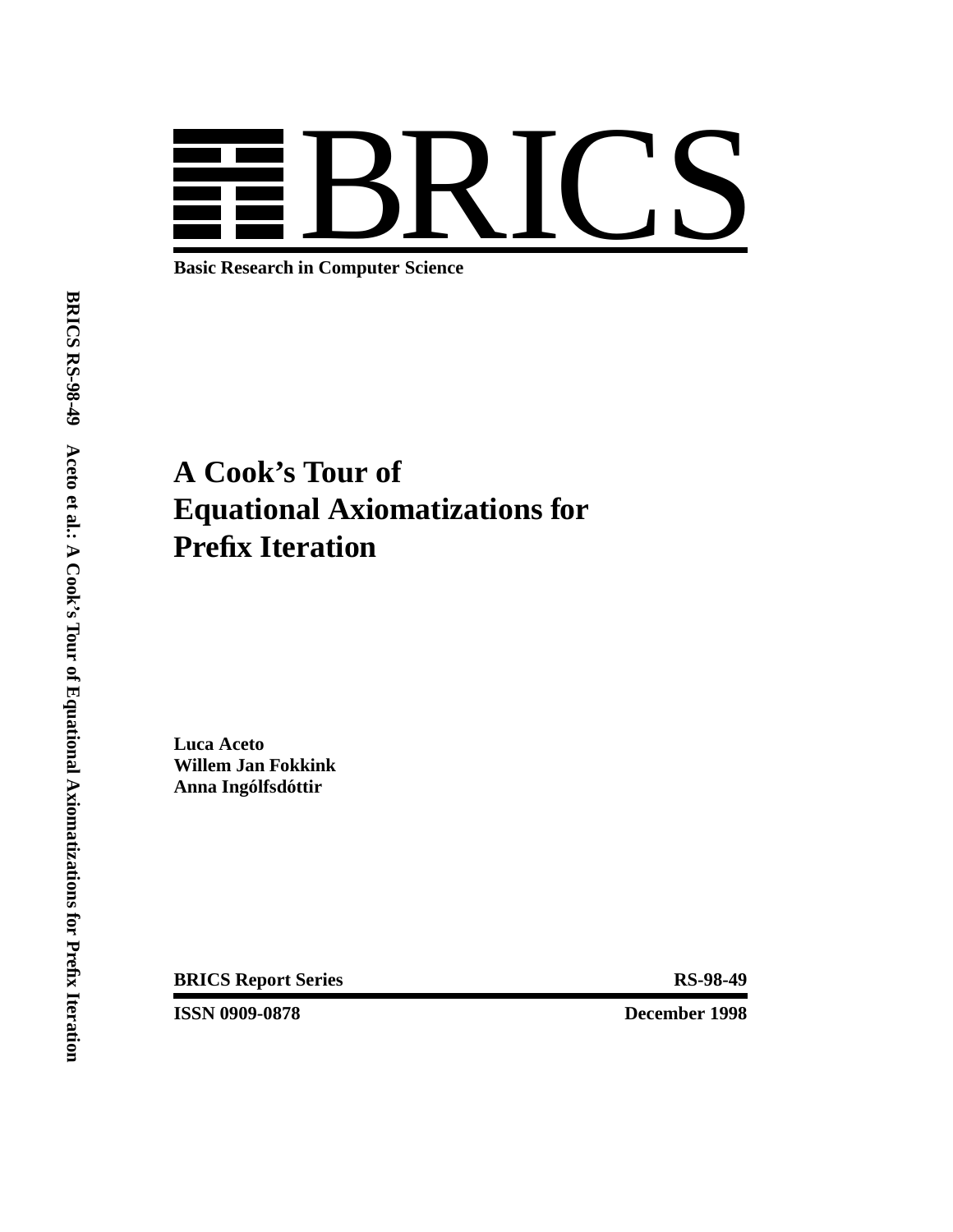**Copyright c 1998, BRICS, Department of Computer Science University of Aarhus. All rights reserved.**

> **Reproduction of all or part of this work is permitted for educational or research use on condition that this copyright notice is included in any copy.**

**See back inner page for a list of recent BRICS Report Series publications. Copies may be obtained by contacting:**

> **BRICS Department of Computer Science University of Aarhus Ny Munkegade, building 540 DK–8000 Aarhus C Denmark Telephone: +45 8942 3360 Telefax: +45 8942 3255 Internet: BRICS@brics.dk**

**BRICS publications are in general accessible through the World Wide Web and anonymous FTP through these URLs:**

> http://www.brics.dk ftp://ftp.brics.dk **This document in subdirectory** RS/98/49/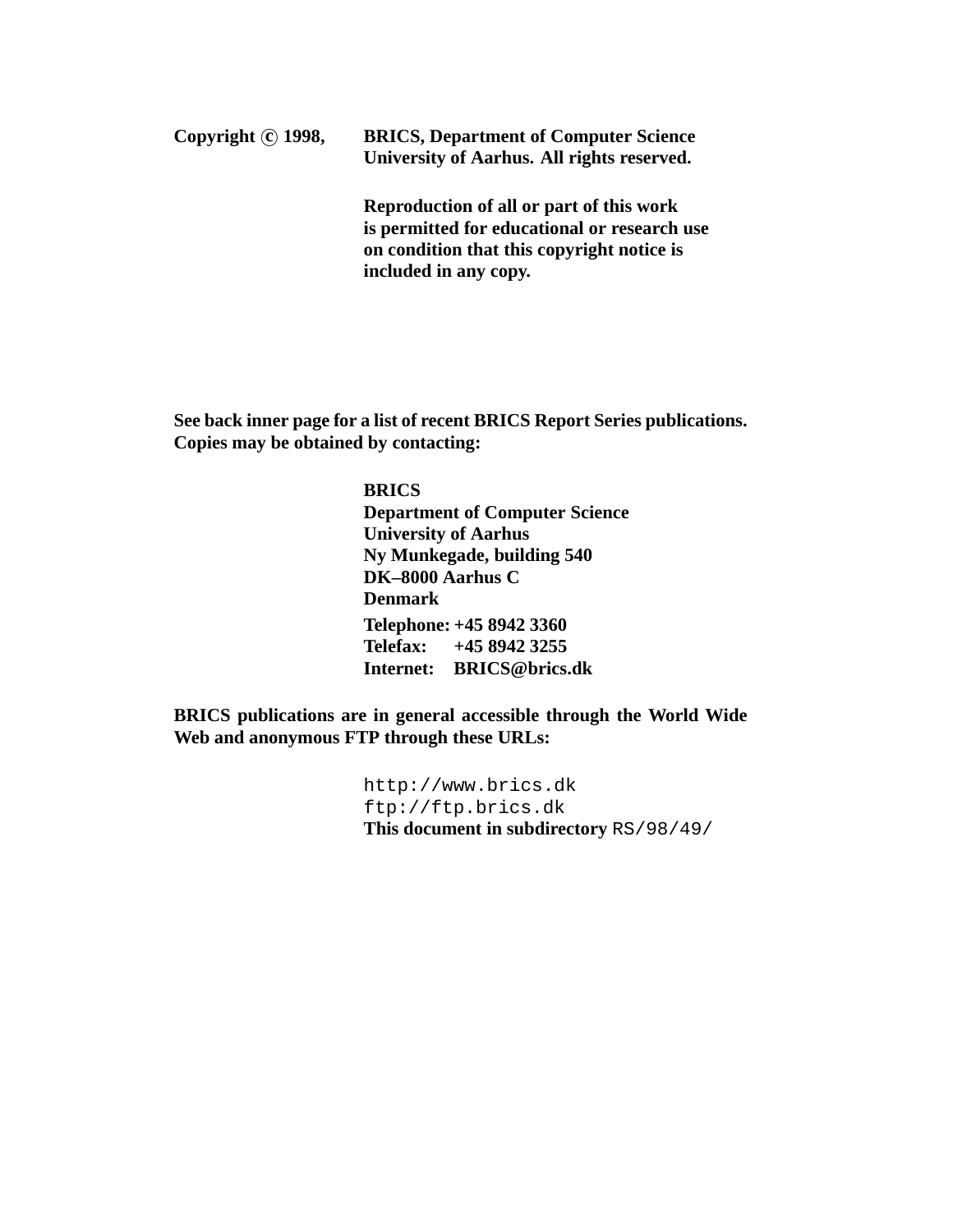## A Cook's Tour of Equational Axiomatizations for Prefix Iteration

Luca Aceto $^{1\star},$  Wan Fokkink $^{2\star\star}$  and Anna Ingólfsdóttir $^{3\star\,\star\,\star}$ 

 $^{\rm 1}$  BRICS (Basic Research in Computer Science), Department of Computer Science, Aalborg University, Fredrik Bajers Vej 7-E, DK-9220 Aalborg Ø, Denmark. <sup>2</sup> Department of Computer Science, University of Wales Swansea,

Singleton Park, Swansea SA2 8PP, Wales.

 $^3$  Dipartimento di Sistemi ed Informatica, Università di Firenze, Via Lombroso 6/17, 50134 Firenze, Italy.

Abstract. Prefix iteration is a variation on the original binary version of the Kleene star operation  $P^*Q$ , obtained by restricting the first argument to be an atomic action, and yields simple iterative behaviours that can be equationally characterized by means of finite collections of axioms. In this paper, we present axiomatic characterizations for a significant fragment of the notions of equivalence and preorder in van Glabbeek's linear-time/branching-time spectrum over Milner's basic CCS extended with prefix iteration. More precisely, we consider ready simulation, simulation, readiness, trace and language semantics, and provide complete (in)equational axiomatizations for each of these notions over BCCS with prefix iteration. All of the axiom systems we present are finite, if so is the set of atomic actions under consideration.

#### 1 Introduction

Equationally based proof systems play an important role in both the practice and the theory of process algebras. From the point of view of practice, these proof systems can be used to perform system verifications in a purely syntactic way, and form the basis of axiomatic verification tools like, e.g., PAM [10]. From the theoretical point of view, complete axiomatizations of behavioural equivalences capture the essence of different notions of semantics for processes in terms of a basic collection of identities, and this often allows one to compare semantics which may have been defined in very different styles and frameworks. Some researchers also measure the naturalness of a process semantics by using the existence of a finite complete axiomatization for it over, say, finite behaviours as an acid test.

An excellent example of the unifying role played by equational axiomatizations of process semantics may be found in [7]. Ibidem van Glabbeek presents the so-called linear time/branching time spectrum, i.e., the lattice of all the known behavioural equivalences over labelled transition systems ordered by inclusion. The different identifications made by these semantic equivalences

Partially supported by the Human Capital and Mobility project Express. Email: luca@cs.auc.dk. Fax: +45 9815 9889.

 $^{\star\star}$  Email: W.J.Fokkink@swansea.ac.uk. Fax:  $+44$  1792 295708.

<sup>\*\*\*</sup> Supported by a grant from the Danish National Research Foundation. Email: annai@dsi2.ing.unifi.it. Fax:  $+39554796730$ .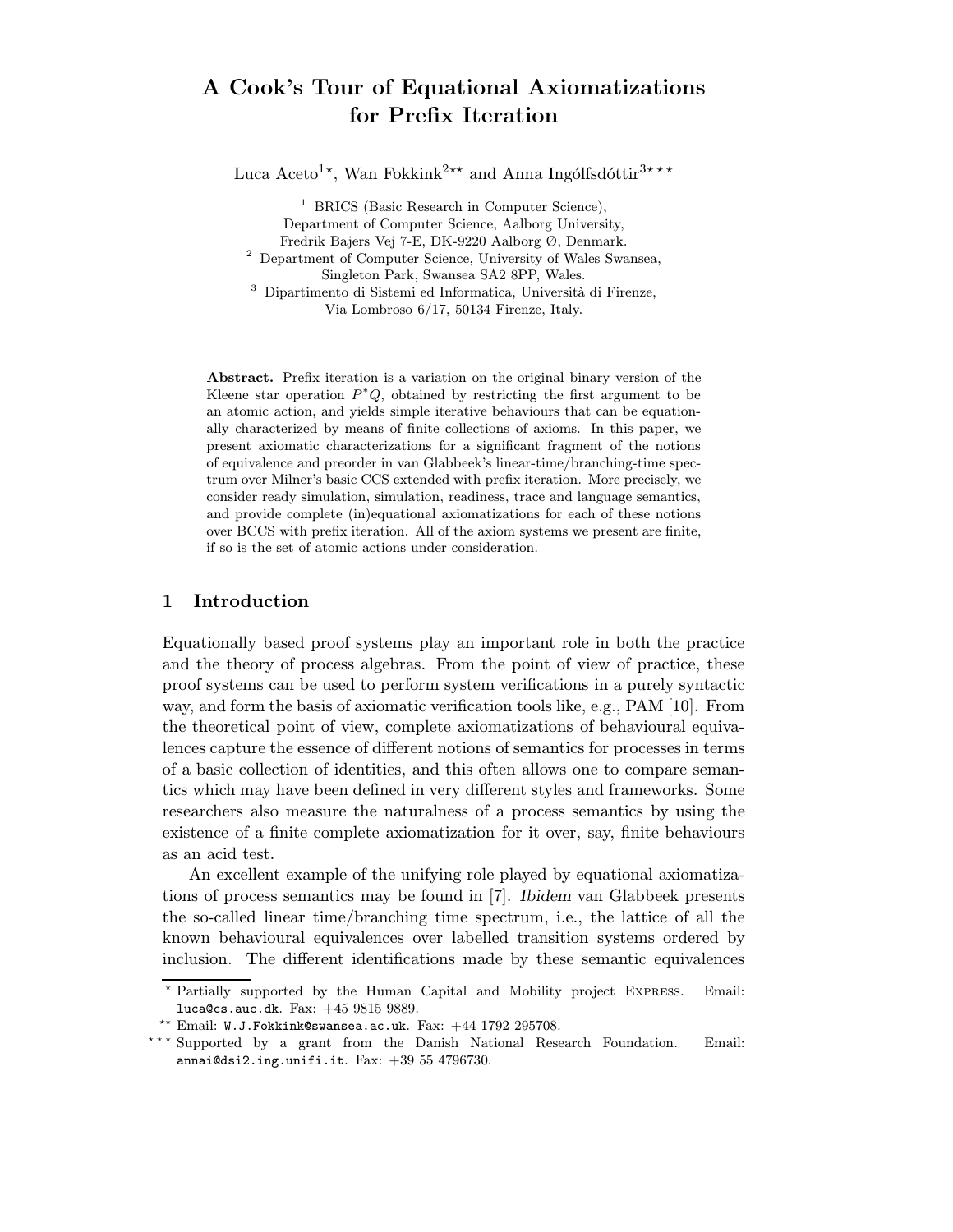over finite synchronization trees are beautifully characterized by the author of op. cit. in terms of a few simple axioms. This permits an illuminating comparison of these semantics within a uniform axiomatic framework. However, despite the complete inference systems for bisimulation-based equivalences over regular processes presented in, e.g., [11, 8] and years of intense research, little is still known on the topic of effective complete axiomatizations of the notions of semantics studied in [7] over iterative processes.

In this study, we shall present a contribution to this line of research by investigating a significant fragment of the notions of equivalence and preorder from [7] over Milner's basic CCS (henceforth referred to as BCCS) [12] extended with prefix iteration. Prefix iteration [6] is a variation on the original binary version of the Kleene star operation  $P^*Q$  [9], obtained by restricting the first argument to be an atomic action, and yields simple iterative behaviours that can be equationally characterized by means of finite collections of axioms. Furthermore, prefix iteration combines better with the action prefixing operator of CCS than the more general binary Kleene star. A significant advantage of iteration over recursion, as a means to express infinite processes, is that it does not involve a parametric process definition, because the development of process theory is easier if parameterization does not have to be taken as primitive (see, e.g., Milner [13, page 212]).

Our study of equational axiomatizations for BCCS with prefix iteration has so far yielded complete equational axiomatizations for all the main notions of bisimulation equivalence  $[6, 1]$ . In this paper, we continue this research programme by studying axiomatic characterizations for more abstract semantics over this language than those based on variations of bisimulation. More precisely, we consider ready simulation, simulation, readiness, trace and language semantics, and provide complete (in)equational axiomatizations for each of these notions over BCCS with prefix iteration. All of the axiom systems we present are finite, if so is the set of atomic actions under consideration. Although the high level structure of the proofs of our main results follows standard lines in the literature on process theory, the actual details of the arguments are, however, rather subtle (cf., e.g., the proof of Thm. 4.6). To our mind, this shows how the analysis of the collection of valid identities for the semantics considered in this paper already becomes difficult even in the presence of very simple iterative behaviours, like those that can be expressed using prefix iteration.

The paper is organized as follows. After a brief review of the basic notions from process theory needed in the remainder of the paper (Sect. 2), we present the language BCCS with prefix iteration and its labelled transition system semantics (Sect. 3). Sect. 4 is devoted to a guided tour of our completeness results. The paper concludes with a mention of further results that will be presented in a full account of this work, and a discussion of ongoing research (Sect. 5).

#### 2 Preliminaries

In this section we present the basic notions from process theory that will be needed in the remainder of this study.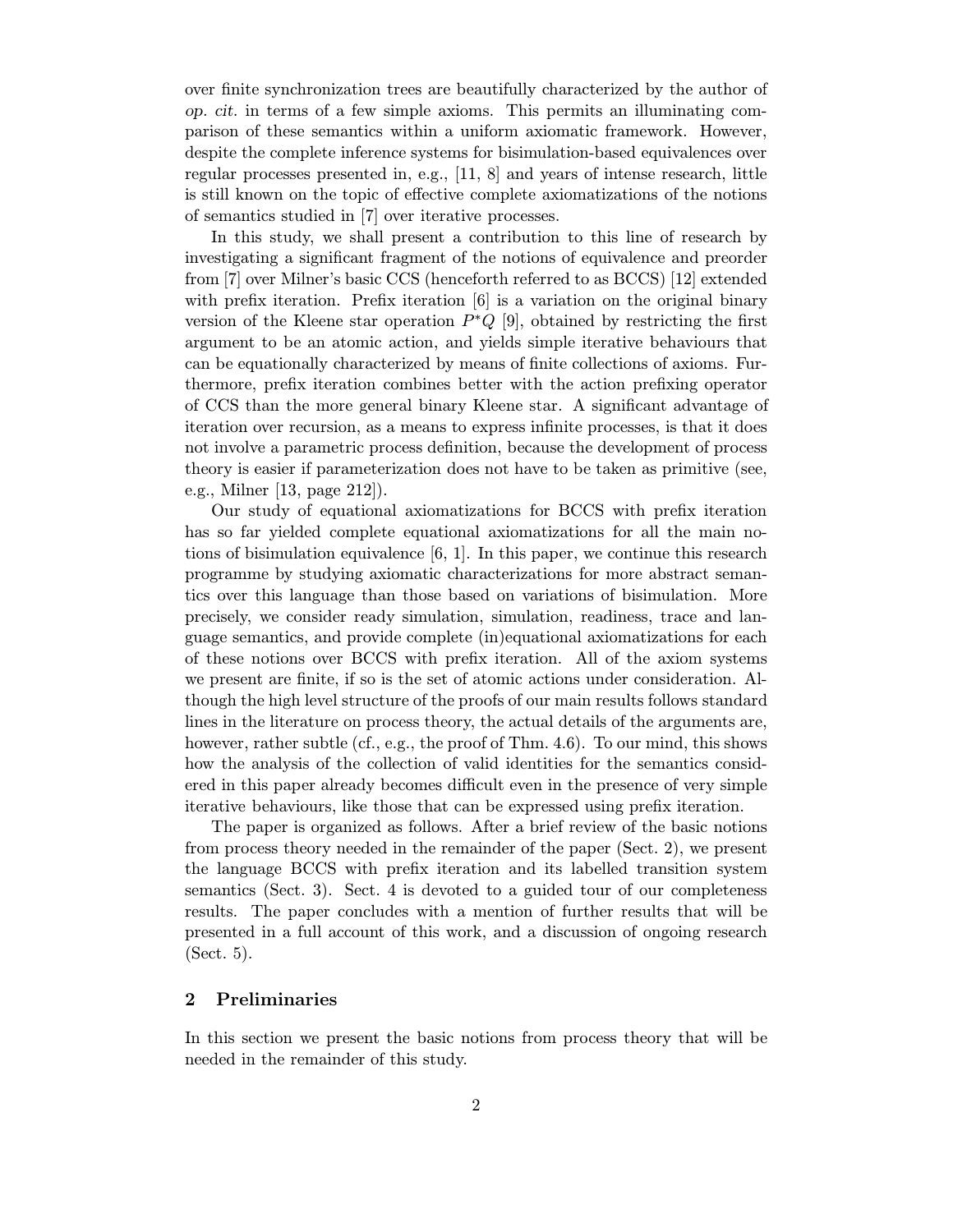#### 2.1 Labelled Transitions Systems

A labelled transition system is a triple (Proc, Lab,  $\{\stackrel{\ell}{\to}|\ell \in \textsf{Lab}\}\text{),}$  where:

- $-$  Proc is a set of *states*, ranged over by s, possibly subscripted or superscripted;
- Lab is a set of *labels*, ranged over by  $\ell$ , possibly subscripted;
- $-\overset{\ell}{\rightarrow} \subseteq$  Proc  $\times$  Proc is a *transition relation*, for every  $\ell \in$  Lab. As usual, we shall use the more suggestive notation  $s \stackrel{\ell}{\to} s'$  in lieu of  $(s, s') \in \stackrel{\ell}{\to}$ , and write  $s \stackrel{\ell}{\nrightarrow}$  iff  $s \stackrel{\ell}{\rightarrow} s'$  for no state  $s'.$

All the labelled transition systems we shall consider in this paper will have a special label  $\checkmark$  in their label set—used to represent successful termination—, and will enjoy the following property: if  $s \xrightarrow{s'} s'$ , then  $s' \xrightarrow{\ell}$  for every label  $\ell$ .

For  $n \geq 0$  and  $\varsigma = \ell_1 \ldots \ell_n \in \textsf{Lab}^*$ , we write  $s \stackrel{\varsigma}{\to} s'$  iff there exist states  $s_0, \ldots, s_n$  such that  $s = s_0 \stackrel{\ell_1}{\rightarrow} s_1 \stackrel{\ell_2}{\rightarrow} \cdots s_{n-1} \stackrel{\ell_n}{\rightarrow} s_n = s'$ . In that case, we say that  $\varsigma$  is a trace (of length n) of the state s. For a state  $s \in \text{Proc we define:}$ 

$$
\text{initials}(s) \stackrel{\Delta}{=} \Big\{\ell \in \textsf{Lab} \mid \exists s':\; s \stackrel{\ell}{\to} s' \Big\} \enspace.
$$

#### 2.2 From Ready Simulation to Language Equivalence

Labelled transition systems describe the operational behaviour of processes in great detail. In order to abstract from irrelevant information on the way processes compute, a wealth of notions of behavioural equivalence or approximation have been studied in the literature on process theory. A systematic investigation of these notions is presented in [7], where van Glabbeek studies the socalled linear time/branching time spectrum, i.e., the lattice of all the known behavioural equivalences over labelled transition systems ordered by inclusion. In this study, we shall investigate a significant fragment of the notions of equivalence and preorder from [7]. These we now proceed to present for the sake of completeness.

#### Definition 2.1 (Simulation, Ready Simulation and Bisimulation).

- A binary relation  $\mathcal R$  on states is a *simulation* iff whenever  $s_1 \mathcal R$   $s_2$  and  $\ell$  is a label:
	- if  $s_1 \stackrel{\ell}{\to} s'_1$ , then there is a transition  $s_2 \stackrel{\ell}{\to} s'_2$  such that  $s'_1 \mathcal{R} s'_2$ .
- A binary relation  $R$  on states is a *ready simulation* iff it is a simulation with the property that, whenever  $s_1 \mathcal{R} s_2$  and  $\ell$  is a label:
	- if  $s_1 \stackrel{\ell}{\nrightarrow}$ , then  $s_2 \stackrel{\ell}{\nrightarrow}$ .
- A bisimulation is a symmetric simulation.

Two states s and s' are *bisimilar*, written  $s \leftrightarrow s'$ , iff there is a bisimulation that relates them. Henceforth the relation  $\leftrightarrow$  will be referred to as *bisimulation equivalence.* We write  $s \subseteq_S s'$  (resp.  $s \subseteq_{RS} s'$ ) iff there is a simulation (resp. a ready simulation)  $R$  with  $s R s'$ .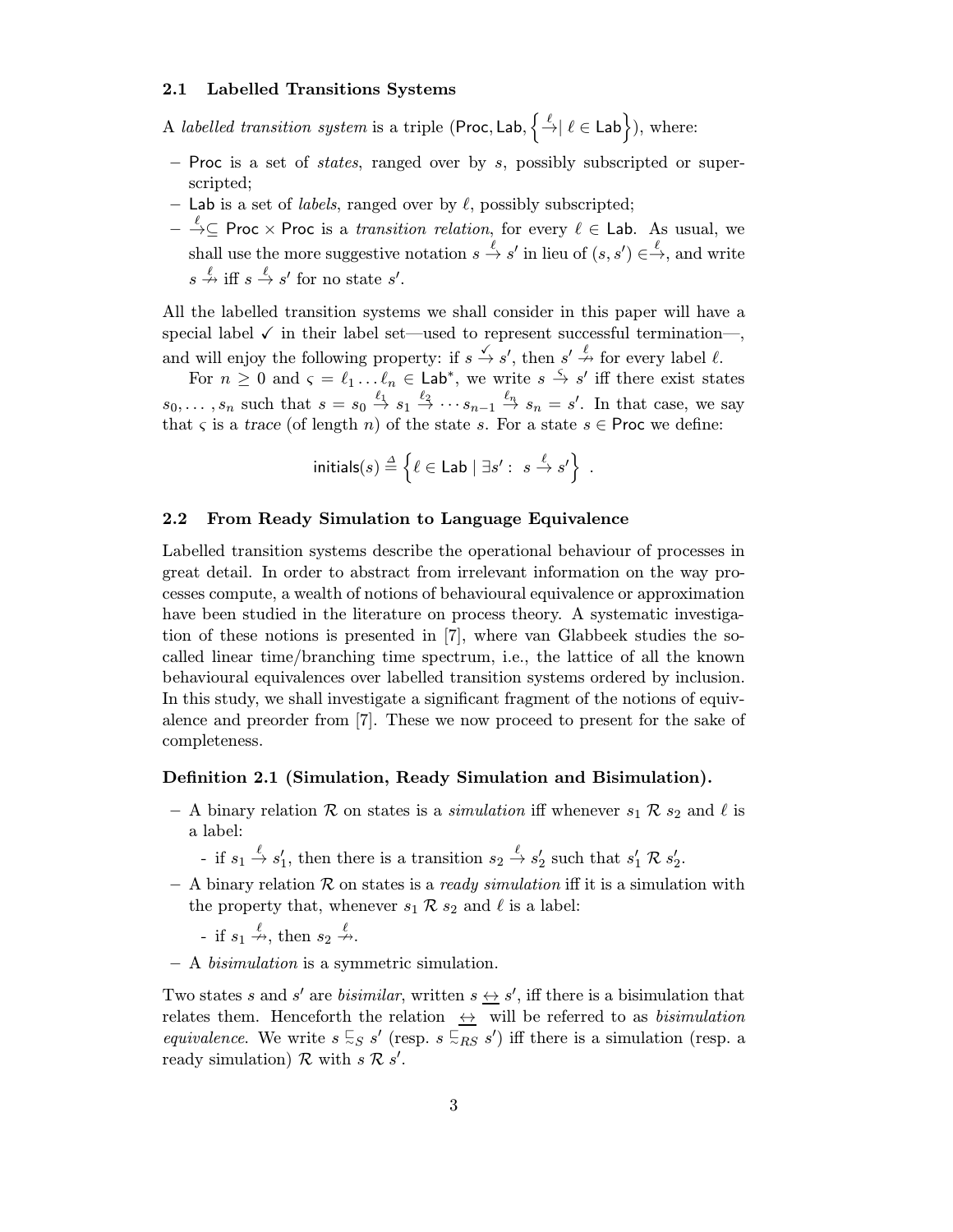Bisimulation equivalence [14] relates two states in a labelled transition system precisely when they have the same branching structure. Simulation (see, e.g., [14]) and ready simulation [3] relax this requirement to different degrees. The following notion, which is based on a version of decorated traces, is induced by yet another way of abstracting from the full branching structure of processes.

Definition 2.2 (Readiness Semantics). For a state s we define:

 $readies(s) \stackrel{\Delta}{=} \{(s, X) \mid s \in \textsf{Lab}^*, X \subseteq \textsf{Lab} \text{ and } \exists s': s \stackrel{\varsigma}{\to} s' \text{ and initials}(s') = X\}$ 

For states  $s, s'$  we write  $s \subset_R s'$  iff  $readies(s)$  is included in  $readies(s')$ .

The classical notion of language equivalence for finite state automata may be readily defined over labelled transition systems. To this end, it is sufficient to consider the states from which a  $\checkmark$ -labelled transition is possible as accept states.

#### Definition 2.3 (Language and Trace Semantics).

- We say that a sequence of labels  $\varsigma$  is accepted by a state s iff  $s \stackrel{\varsigma \checkmark}{\to} s'$  for some state s'. For states s, s' we write  $s \subsetneq_L s'$  iff every sequence accepted by s is also accepted by  $s'$ .
- − For states s, s' we write  $s \subseteq T s'$  iff the set of traces of s is included in that of  $s'.$

For  $\Theta \in \{S, RS, L, R, T\}$ , the relation  $\Xi_{\Theta}$  is a preorder over states of an arbitrary labelled transition system; its kernel will be denoted by  $\simeq_{\Theta}$ .

#### 3 BCCS with Prefix Iteration

We begin by presenting the language of Basic CCS (henceforth often abbreviated to BCCS) with prefix iteration [6], together with its operational semantics.

#### 3.1 The Syntax

We assume a non-empty alphabet Act of atomic actions, with typical elements a, b, c. The language  $\text{BCCS}^{p*}$  of Basic CCS with prefix iteration is given by the following BNF grammar:

$$
P ::= \mathbf{0} | \mathbf{1} | a.P | P + P | a^* P.
$$

We shall use  $P, Q, R, S, T$  to range over BCCS<sup>p\*</sup>. In writing terms over the above syntax, we shall always assume that the operator a. binds stronger than +. We shall use the symbol  $\equiv$  to stand for syntactic equality of terms. The expression  $P[+Q]$  will be used to denote the fact that Q is an optional summand. The size of a term is the number of operators occurring in it.

Remark 3.1. The reader might have noticed that the syntax for the language  $BCCS<sup>p*</sup>$  presented above includes two distinguished constants, viz. 0 and 1. Intuitively, the term 0 will stand for a deadlocked process, whereas 1 will stand for a process that can only terminate immediately with success. Our choice of notation is in keeping with a standard one for regular expressions, cf., e.g., [5].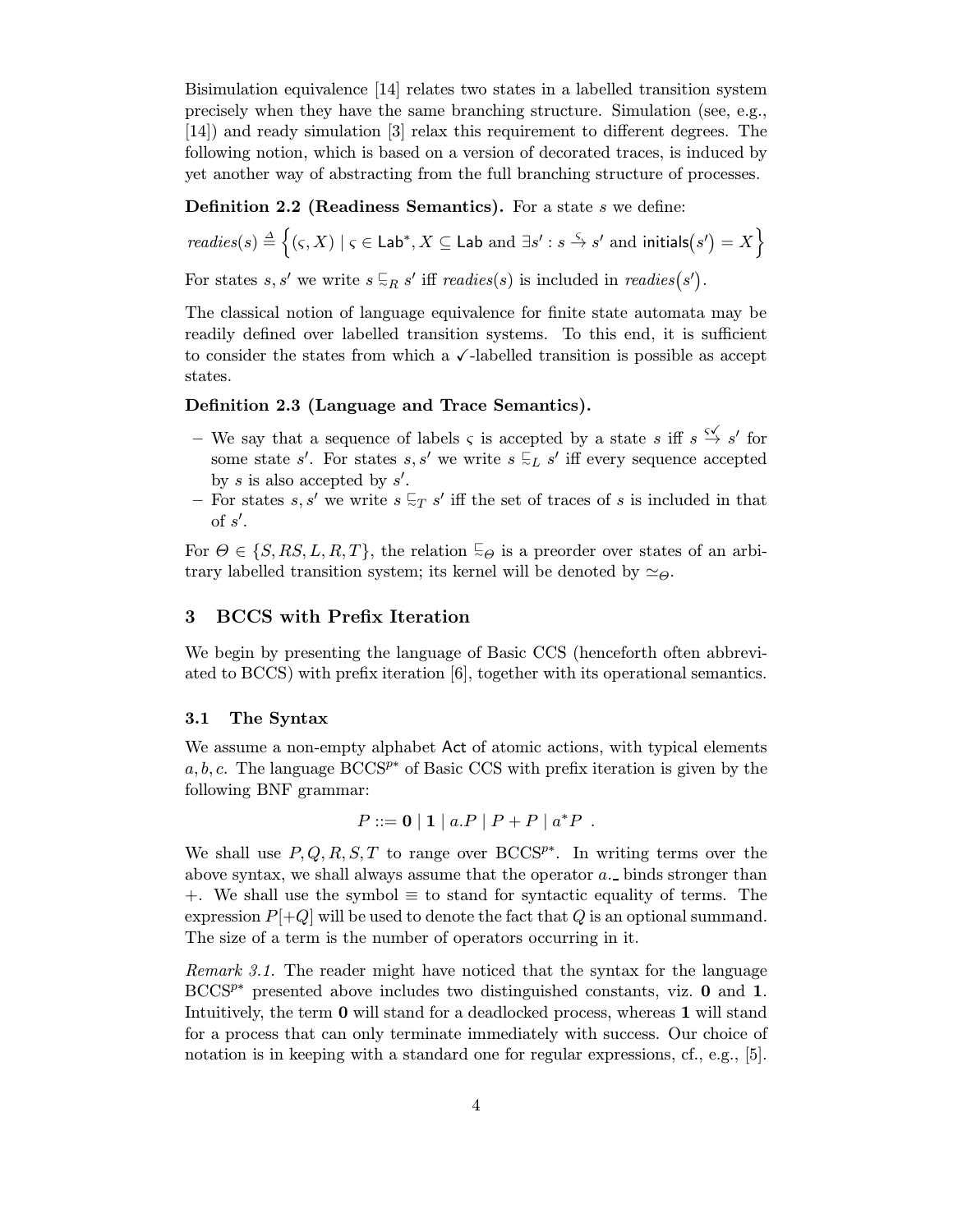#### 3.2 Operational Semantics

Let  $\checkmark$  be a distinguished symbol not contained in Act. We shall use  $\checkmark$  to stand for the action performed by a process as it reports its successful termination. The meta-variable  $\xi$  will range over the set Act∪{ $\checkmark$ }. The operational semantics for the language  $BCCS^{p*}$  is given by the labelled transition system

$$
\bigg( \text{BCCS}^{p*}, \text{Act} \cup \{\checkmark\}, \left\{\xrightarrow{\xi} \mid \xi \in \text{Act} \cup \{\checkmark\}\right\} \bigg)
$$

where the transition relations  $\xrightarrow{\xi}$  are the least binary relations over BCCS<sup>p\*</sup> satisfying the rules in Table 1. Intuitively, a transition  $P \stackrel{a}{\rightarrow} Q$  means that the system represented by the term  $P$  can perform the action  $a$ , thereby evolving into Q. On the other hand,  $P \stackrel{\checkmark}{\to} Q$  means that P can terminate immediately with success; the reader will immediately realize that, in that case,  $Q \equiv 0$ .

$$
\overline{a.P \xrightarrow{a} P} \qquad \overline{1 \xrightarrow{\checkmark}} 0
$$
\n
$$
\overline{P \xrightarrow{\xi} P'} \qquad \overline{Q \xrightarrow{\xi} Q'}
$$
\n
$$
\overline{P + Q \xrightarrow{\xi} P'} \qquad \overline{P + Q \xrightarrow{\xi} Q'}
$$
\n
$$
\overline{a^* P \xrightarrow{a} a^* P} \qquad \overline{a^* P \xrightarrow{\xi} P'}
$$

Table 1. Transition Rules

With the above definitions, the language  $BCCS^{p*}$  inherits all the notions of equivalence and preorder over processes defined in Sect. 2.2. The following result is standard.

**Proposition 3.2.** For  $\Theta \in \{RS, S, L, R, T\}$ , the relations  $\subseteq_{\Theta}$  and  $\simeq_{\Theta}$  are preserved by the operators in the signature of  $BCCS<sup>p*</sup>$ . The same holds for bisimulation equivalence.

#### 4 Equational Axiomatizations

The study of equational axiomatizations of behavioural equivalences and preorders over  $\text{BCCS}^{p*}$  was initiated in the paper [6]. In op. cit. it is shown that the axiom system in Table 2 completely axiomatizes bisimulation equivalence over the language of 1-free  $BCCS^{p*}$  terms. Our aim in the remainder of this study will be to extend this result to the semantics in the linear-time/branching-time spectrum discussed in Sect. 2.2.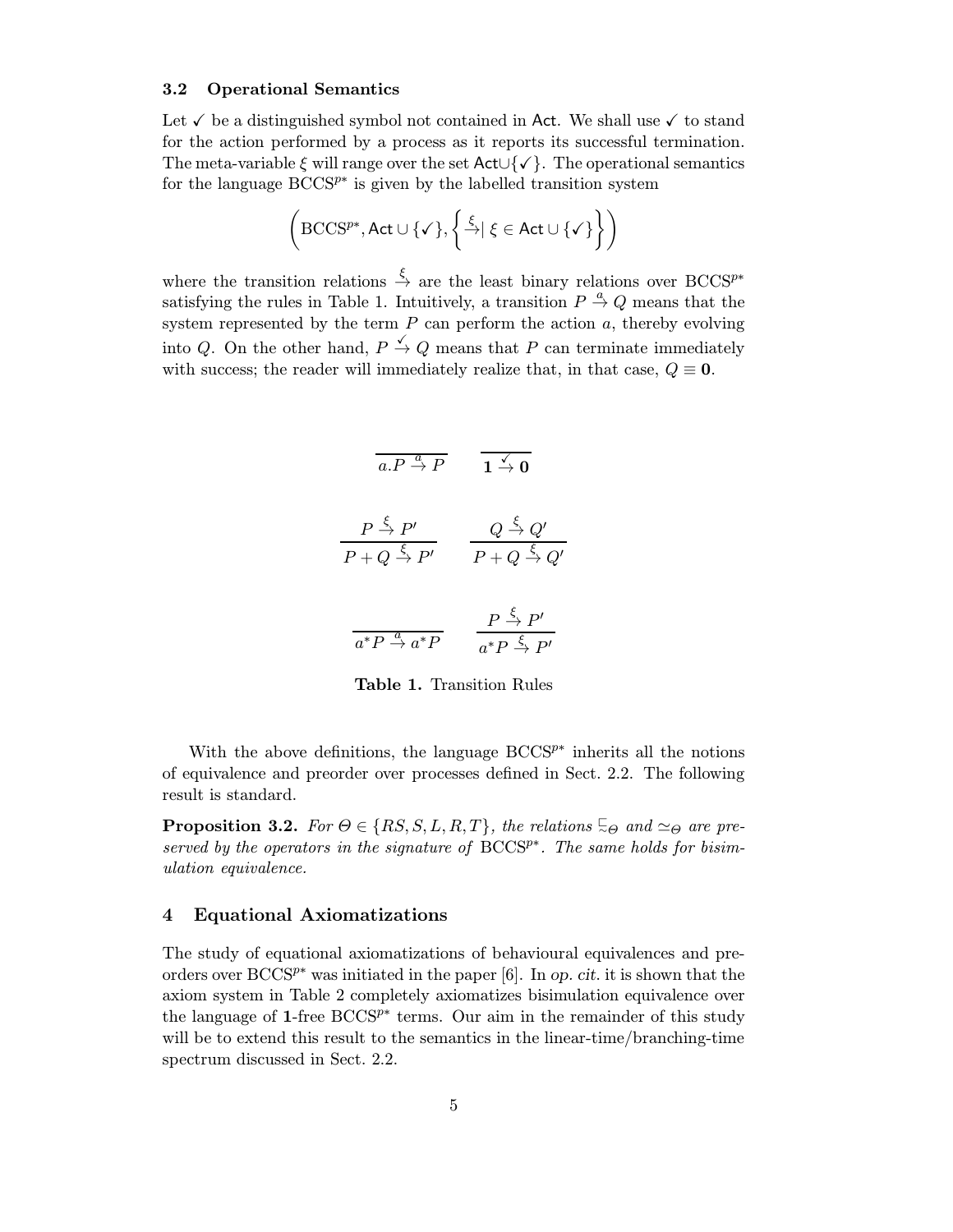A1 
$$
x + y = y + x
$$
  
\nA2  $(x + y) + z = x + (y + z)$   
\nA3  $x + x = x$   
\nA4  $x + 0 = x$   
\nPA1  $a.(a^*x) + x = a^*x$   
\nPA2  $a^*(a^*x) = a^*x$ 

**Table 2.** The axiom system  $\mathcal{F}$ 

For an axiom system T, we write  $T \vdash P \le Q$  iff the inequation  $P \le Q$ is provable from the axioms in  $\mathcal T$  using the rules of inequational logic. An equation  $P = Q$  will be used as a short-hand for the pair of inequations  $P \leq Q$ and  $Q \leq P$ . Whenever we write an inequation of the form  $P[+1] \leq Q[+1]$ , we mean that if the 1 summand appears on the left-hand side of the inequation, then it also appears on the right-hand side.  $P =_{AC} Q$  denotes that P and Q are equal modulo associativity and commutativity of  $+$ , i.e., that  $A1, A2 \vdash P = Q$ . For a collection of (in)equations X over the signature of  $\text{BCCS}^{p*}$ , we write  $P \stackrel{\text{(X)}}{\leq} Q$  as a short-hand for  $A1, A2, X \vdash P \leq Q$ . For  $I = \{i_1, \ldots, i_n\}$  a finite index set, we write  $\sum_{i\in I} P_i$  for  $P_{i_1} + \cdots + P_{i_n}$ . By convention,  $\sum_{i\in\mathcal{Q}} P_i$  stands for 0.

Henceforth process terms will be considered modulo associativity and commutativity of the  $+$ -operation, i.e., modulo axioms  $A1-2$ .

We begin the technical developments by noting that the proof of the completeness of the axiom system  $\mathcal F$  with respect to bisimulation equivalence over the language of 1-free  $BCCS^{p*}$  terms applies mutatis mutandis to the whole of the language  $\text{BCCS}^{p*}$ .

**Proposition 4.1.** For every  $P, Q \in BCCS^{p*}, P \leftrightarrow Q$  iff  $\mathcal{F} \vdash P = Q$ .

The collection of possible transitions of each process term P is finite, say  $\{P \stackrel{a_i}{\rightarrow} \}$  $P_i | i = 1, ..., m$   $\cup \{P \stackrel{\checkmark}{\rightarrow} \mathbf{0} | j = 1, ..., n\}$ . We call the term

$$
\exp(P) \stackrel{\Delta}{=} \sum_{i=1}^{m} a_i P_i + \sum_{j=1}^{n} \mathbf{1}
$$

the expansion of P. The terms  $a_iP_i$  and 1 will be referred to as the summands of P. A straightforward structural induction on terms, using axiom PA1, yields:

#### Lemma 4.2. Each process term is provably equal to its expansion.

We aim at identifying a subset of process terms of a special form, which will be convenient in the proof of the completeness results to follow. Following a long-established tradition in the literature on process theory, we shall refer to these terms as normal forms. The set of normal forms we are after is the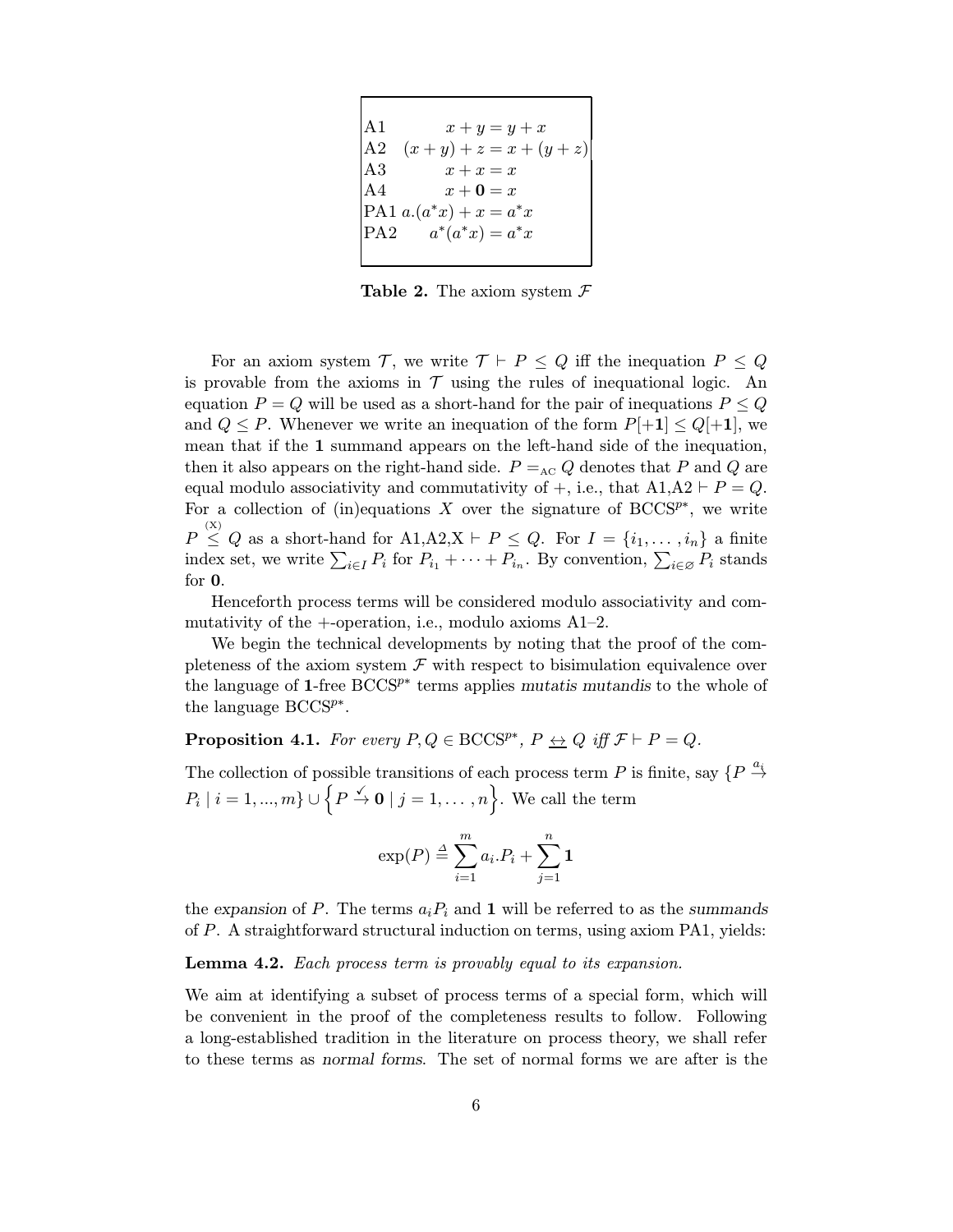smallest subset of  $BCCS<sup>p*</sup>$  including process terms having one of the following two forms:

$$
\sum_{i\in I} a_i P_i[+1] \qquad \text{or} \qquad a^*(\sum_{i\in I} a_i P_i[+1]),
$$

where the terms  $P_i$  are themselves normal forms, and  $I$  is a finite index set. (Recall that the empty sum represents  $\bf{0}$ , and the notation  $[+1]$  stands for optional inclusion of 1 as a summand.)

**Lemma 4.3.** Each term in  $BCCS^{p*}$  can be proven equal to a normal form using equations A3, A4 and PA1.

#### 4.1 Ready Simulation

We begin our tour of equational axiomatizations for prefix iteration by presenting a complete axiom system for the ready simulation preorder (cf. Defn. 2.1 for the definition of this relation). The axiom system  $\mathcal{E}_{RS}$  consists of the laws for bisimulation equivalence (cf. Table 2) and of the inequations RS1–2 below:

RS1 
$$
a.x \leq a.x + a.y
$$
  
RS2  $a^*x \leq a^*(x + a.y)$ .

**Theorem 4.4.** For every  $P, Q \in BCCS^{p*}, P \subsetneq_{RS} Q$  iff  $\mathcal{E}_{RS} \vdash P \leq Q$ .

Proof. We leave it to the reader to check the soundness of the axiom system  $\mathcal{E}_{RS}$ , and concentrate on its completeness. In view of Lem. 4.3, it is sufficient to show that if  $P \subseteq_{RS} Q$  holds for normal forms P and Q, then  $\mathcal{E}_{RS} \vdash P \leq Q$ . This we now proceed to prove by induction on the sum of the sizes of P and Q.

We proceed by a case analysis on the form the normal forms  $P$  and  $Q$  may take.

- CASE: 
$$
P =_{AC} \sum_{i \in I} a_i P_i[+1]
$$
 and  $Q =_{AC} \sum_{j \in J} b_j Q_j[+1]$ .  
As  $P \subseteq_{RS} Q$ , we infer that:

- 1. for every *i* there exists an index  $j_i$  such that  $a_i = b_{j_i}$  and  $P_i \subseteq_{RS} Q_{j_i}$ ,
- 2. **1** is a summand of  $P$  iff it is a summand of  $Q$ , and
- 3. the collections of actions  $\{a_i | i \in I\}$  and  $\{b_j | j \in J\}$  are equal.

The induction hypothesis and substitutivity yield that, for every  $i \in I$ ,

$$
\mathcal{E}_{RS} \vdash a_i.P_i \leq b_{j_i}.Q_{j_i} .
$$

Again using substitutivity, we obtain that

$$
\mathcal{E}_{RS} \vdash P \leq \sum_i b_{j_i}.Q_{j_i}[\mathbf{+1}] \enspace .
$$

Note now that, for every index j that is not contained in the set  $\{j_i | i \in I\}$ , there is an index  $j_l$   $(l \in I)$  such that  $b_j = b_{j_l}$ . We can therefore apply axiom RS1 as necessary to infer that

$$
\mathcal{E}_{RS} \vdash \sum_i b_{j_i}.Q_{j_i}[\mathbf{+1}] \leq Q \enspace .
$$

The provability of the inequation  $P \leq Q$  from the axiom system  $\mathcal{E}_{RS}$  now follows immediately by transitivity.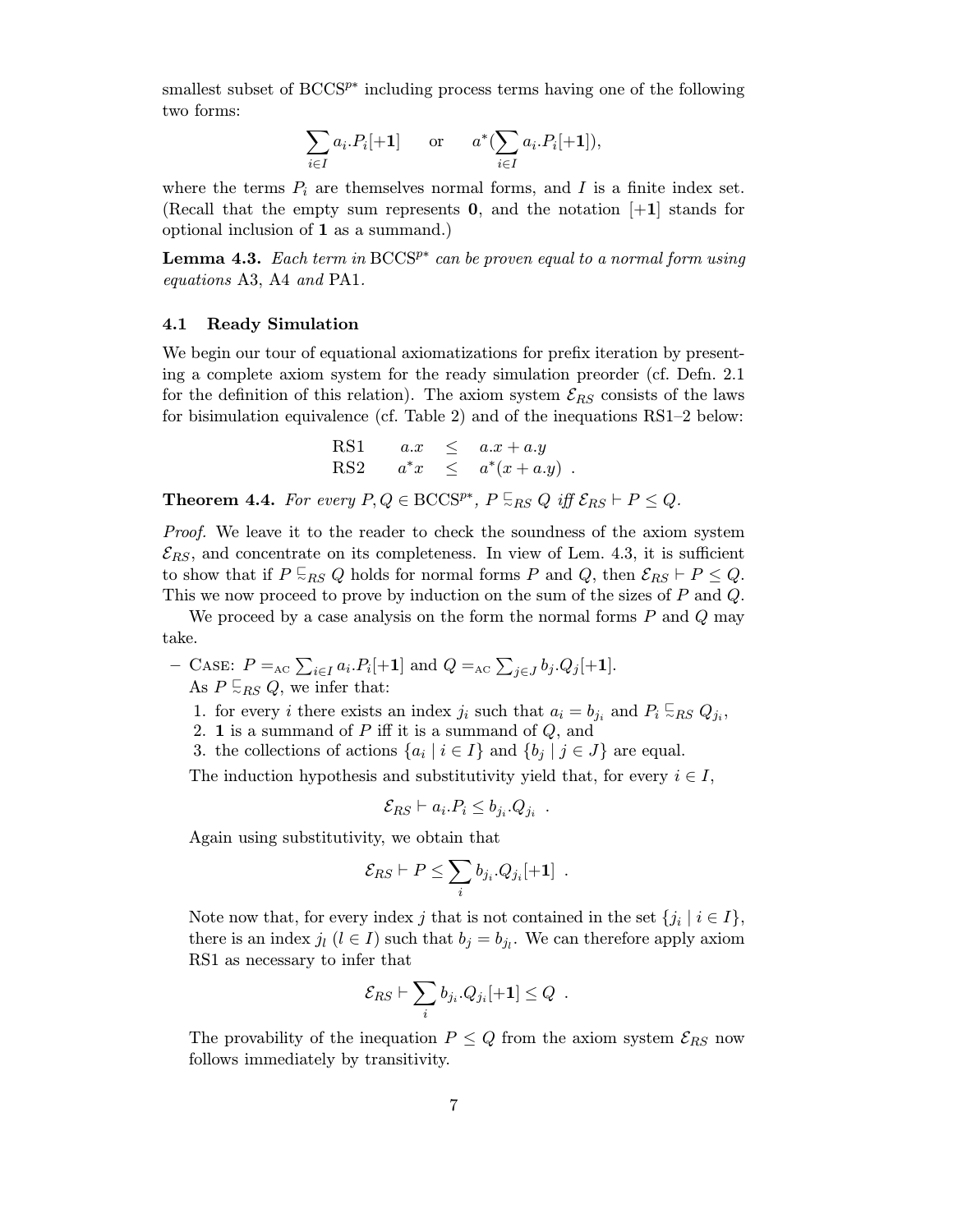– CASE:  $P =_{AC} \sum_{i \in I} a_i P_i[+1]$  and  $Q =_{AC} b^*(\sum_{j \in J} b_j Q_j[+1]).$ 

To deal with this case, begin by applying PA1 to  $Q$  to obtain the equality

$$
Q = b.Q + \sum_{j\in J} b_j.Q_j[+1] .
$$

We can now reason as in the first case of the proof to derive that

$$
P \leq b.Q + \sum_{j\in J} b_j.Q_j[+1] .
$$

Transitivity now yields the inequation  $P \leq Q$ .

- − CASE:  $P =_{AC} a^* (\sum_i a_i.P_i[+1])$  and  $Q =_{AC} \sum_j b_j.Q_j[+1]$ . Apply PA1 to  $P$ , and reason as in the previous case.
- CASE:  $P =_{AC} a^* (\sum_i a_i.P_i[+1])$  and  $Q =_{AC} b^* (\sum_j b_j.Q_j[+1])$ . As  $P \subset R_S Q$ , we infer that:
	- 1. there exists a  $Q'$  such that  $Q \stackrel{a}{\rightarrow} Q'$  and  $P \subsetneq_{RS} Q'$ ,
	- 2. for every *i* there exists a  $Q(i)$  such that  $Q \stackrel{a}{\to} Q(i)$  and  $P_i \stackrel{\sqsubset}{\subset}_{RS} Q(i)$ ,
	- 3. 1 is a summand of  $P$  iff it is a summand of  $Q$ , and
	- 4. the collections of actions  $\{a_i | i \in I\} \cup \{a\}$  and  $\{b_j | j \in J\} \cup \{b\}$  are equal.

Because of the form Q takes,  $Q'$  and every  $Q(i)$  is either Q itself or one of the  $Q_j$ 's. Therefore we may apply the inductive hypothesis to each of the inequivalences  $P_i \subset_R S$   $Q(i)$  and substitutivity to infer that

$$
\mathcal{E}_{RS} \vdash \sum_{i} a_i P_i \le \sum_i a_i Q(i) . \tag{1}
$$

We proceed with the proof by considering the following two sub-cases:

- A. There is an index j such that  $a = b_j$  and  $P \subseteq_{RS} Q_j$ ;
- B. For no index j with  $a = b_j$  it holds that  $P \subseteq R_S Q_j$ .

We consider these two cases in turn.

A. Assume that there is an index j such that  $a = b_j$  and  $P \subseteq_{RS} Q_j$ . In this case, we may apply the inductive hypothesis to derive that

$$
\mathcal{E}_{RS} \vdash P \le Q_j \tag{2}
$$

We can now finish the proof of the inequation  $P \leq Q$  from the axiom system  $\mathcal{E}_{RS}$  as follows:

$$
P \stackrel{\text{(PA1)}}{=} a.P + \sum_{i} a_i.P_i[+1]
$$
  
\n
$$
\stackrel{\text{(1),(2)}}{\leq} b_j.Q_j + \sum_{i} a_i.Q(i)[+1]
$$
  
\n
$$
\stackrel{\text{(RS1)}}{\leq} b_j.Q_j + \sum_{i} a_i.Q(i) + \exp(Q)[+1]
$$
  
\n
$$
\stackrel{\text{(AS1)}}{\leq} Q .
$$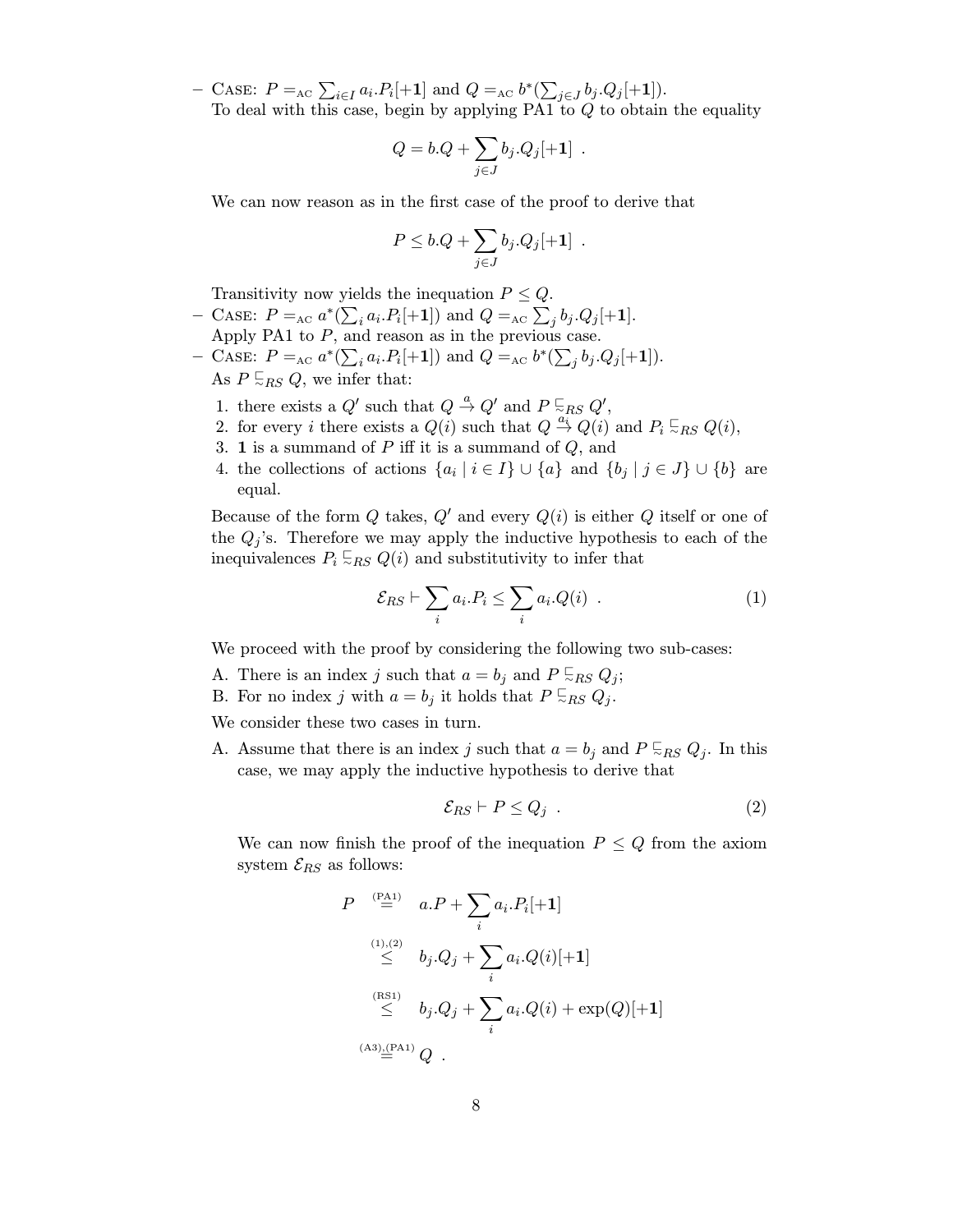B. Assume that for no index j with  $a = b_j$  it holds that  $P \subseteq R_S Q_j$ . In this case, we infer that  $a = b$ . We can now reason as follows:

$$
P \equiv a^*(\sum_i a_i P_i[+1]) \stackrel{(1)}{\leq} a^*(\sum_i a_i Q(i)[+1])
$$
  

$$
\stackrel{(RS1),(RS2)}{\leq} a^*(\sum_i a_i Q(i) + a.Q + \sum_j b_j.Q_j[+1])
$$
  

$$
\stackrel{(A3),(PA1)}{\leq} a^*Q
$$
  

$$
\stackrel{(PA2)}{=} Q.
$$

This completes the proof of the theorem.

#### 4.2 Simulation

The axiom system  $\mathcal{E}_S$  consists of the laws for bisimulation equivalence in Table 2 and of the axiom

$$
S \quad x \leq x + y \; .
$$

Inequation S is well-known to characterize the simulation preorder over finite synchronization trees. Unlike in the case of ready simulation, no extra law is needed to deal with prefix iteration explicitly.

**Theorem 4.5.** For every  $P, Q \in \text{BCCS}^{p*}, P \subseteq S Q$  iff  $\mathcal{E}_S \vdash P \leq Q$ .

#### 4.3 Readiness

In this section we present a complete axiom system for prefix iteration with respect to the readiness preorder. The axiom system  $\mathcal{E}_R$  consists of the collection of laws for ready simulation and of those listed below:

R1  $a.(b.x + b.y + v) \le a.(b.x + v) + a.(b.y + w)$ R2  $a.a*(b.x + b.y + v) \leq a.a*(b.x + v) + a.a*(b.y + w)$ R3  $a^*(b.x + b.y + v + a.(b.y + w)) = a^*(b.x + v + a.(b.y + w)) + b.y$ 

**Theorem 4.6.** For every  $P, Q \in BCCS^{p*}, P \subset R Q$  iff  $\mathcal{E}_R \vdash P \leq Q$ .

We focus on the completeness of  $\mathcal{E}_R$ , and leave soundness to the reader. Before proving this completeness theorem, we introduce some auxiliary definitions and results.

**Definition 4.7.** A term P is *saturated* if for each pair of derivations  $P \stackrel{a}{\rightarrow} Q \stackrel{b}{\rightarrow} Q$  $Q'$  and  $P\stackrel{a}{\to}R$  with  $b\in\mathsf{initials}(R)$  we have  $R\stackrel{b}{\to}R'$  with  $Q'\stackrel{\sqsubset}{\succcurlyeq}_R R'.$ 

The following lemma stems from [2].

**Lemma 4.8.** If  $P \subseteq_R Q$  and  $P \stackrel{a}{\rightarrow} P'$  and  $Q$  is saturated, then  $Q \stackrel{a}{\rightarrow} Q'$  with  $P' \subseteq_R Q'.$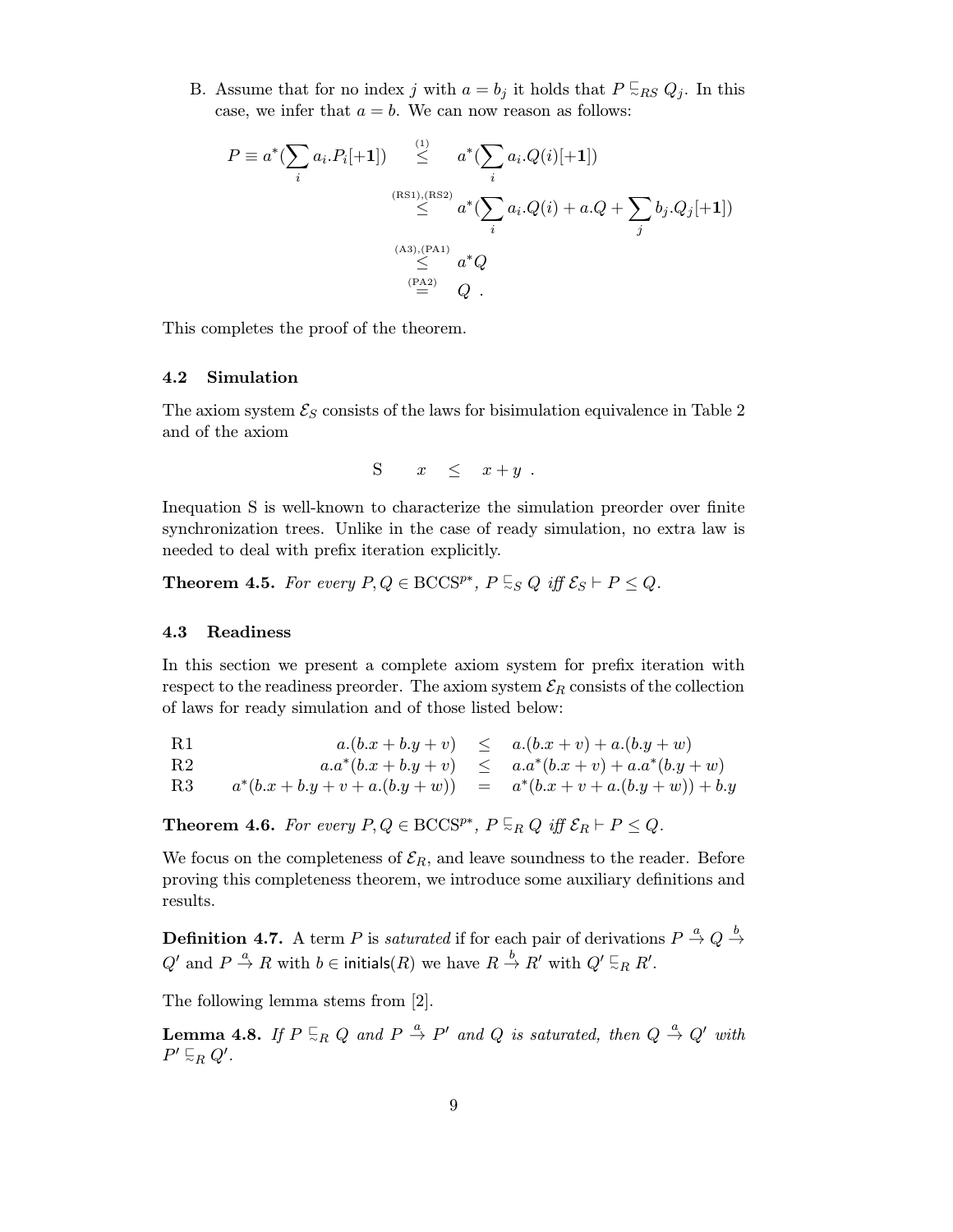**Definition 4.9.** A normal form  $P$  is *strongly saturated* if:

- 1. P is saturated;
- 2. if  $P =_{AC} \sum_{i \in I} a_i P_i[+1]$ , then the term  $P_i$  is strongly saturated, for every  $i \in I$ .

Axioms R1–R3 play a crucial role in the proof of the following key result.

**Lemma 4.10.** Each term is provably equal, by the axioms in  $\mathcal{E}_R$ , to a strongly saturated normal form, in which each subterm of the form  $a<sup>*</sup>R$  occurs in the context a.\_

Finally we are in a position to prove Thm. 4.6.

*Proof.* Suppose that  $P \subseteq_R Q$ ; we prove that  $\mathcal{E}_R \vdash P \leq Q$ . By Lem. 4.10 it is not hard to see that it suffices to establish the claim under the following assumptions:

- 1. P and Q are normal forms;
- 2. Q is strongly saturated;
- 3. proper subterms of P and Q of the form  $a^*R$  occur in the context  $a$ .
- 4. if  $P =_{AC} a^* R$  and  $Q =_{AC} b^* S$ , then  $a = b$ .

(In fact, according to Lem. 4.10, the last two conditions could be replaced by the stronger condition that all subterms of P and Q of the form  $a<sup>*</sup>R$  occur in the context  $a_{\cdot}$ . However, we shall need the weaker formulation above to be able to satisfy the induction hypothesis.) We derive the desired inequality  $P \leq Q$ from  $\mathcal{E}_R$  by induction with respect to the following lexicographic ordering on pairs of process terms:  $(P,Q) < (R, S)$  if

- either 
$$
size(P) < size(R)
$$
;

- or  $size(P) = size(R)$  and  $size(Q) < size(S)$ .

The next two cases distinguish the possible syntactic forms of P.

 $-$  CASE 1:  $P =_{AC} \sum_{i \in I} a_i P_i[+1].$ 

Since  $P \subseteq_R Q$ ,  $P \stackrel{a_i}{\rightarrow} P_i$  and Q is saturated, Lem. 4.8 implies that for each  $i \in I$  we have  $Q \stackrel{a_i}{\rightarrow} Q_i$  for some  $Q_i$  such that  $P_i \stackrel{\sqsubset}{\rightarrow} Q_i$ . According to Lem. 4.10,  $\mathcal{E}_R \vdash Q_i = R_i$ , with  $R_i$  a strongly saturated normal form, in which each subterm of the form  $c$ <sup>\*</sup>S occurs in the context  $c$ ... Moreover, each  $P_i$  is a normal form, in which all proper subterms of the form  $c^*S$  occur in the context c.., with  $size(P_i) < size(P)$ . Hence, we can apply induction to  $P_i \subseteq_R R_i$  to derive  $\mathcal{E}_R \vdash P_i \leq R_i$ . Therefore, for each  $i \in I$ ,

$$
\mathcal{E}_R \vdash a_i.P_i \leq a_i.R_i = a_i.Q_i . \tag{3}
$$

By substitutivity, we have that

$$
P =_{AC} \sum_{i \in I} a_i P_i[+1] \stackrel{(3)}{\leq} \sum_{i \in I} a_i Q_i[+1] . \tag{4}
$$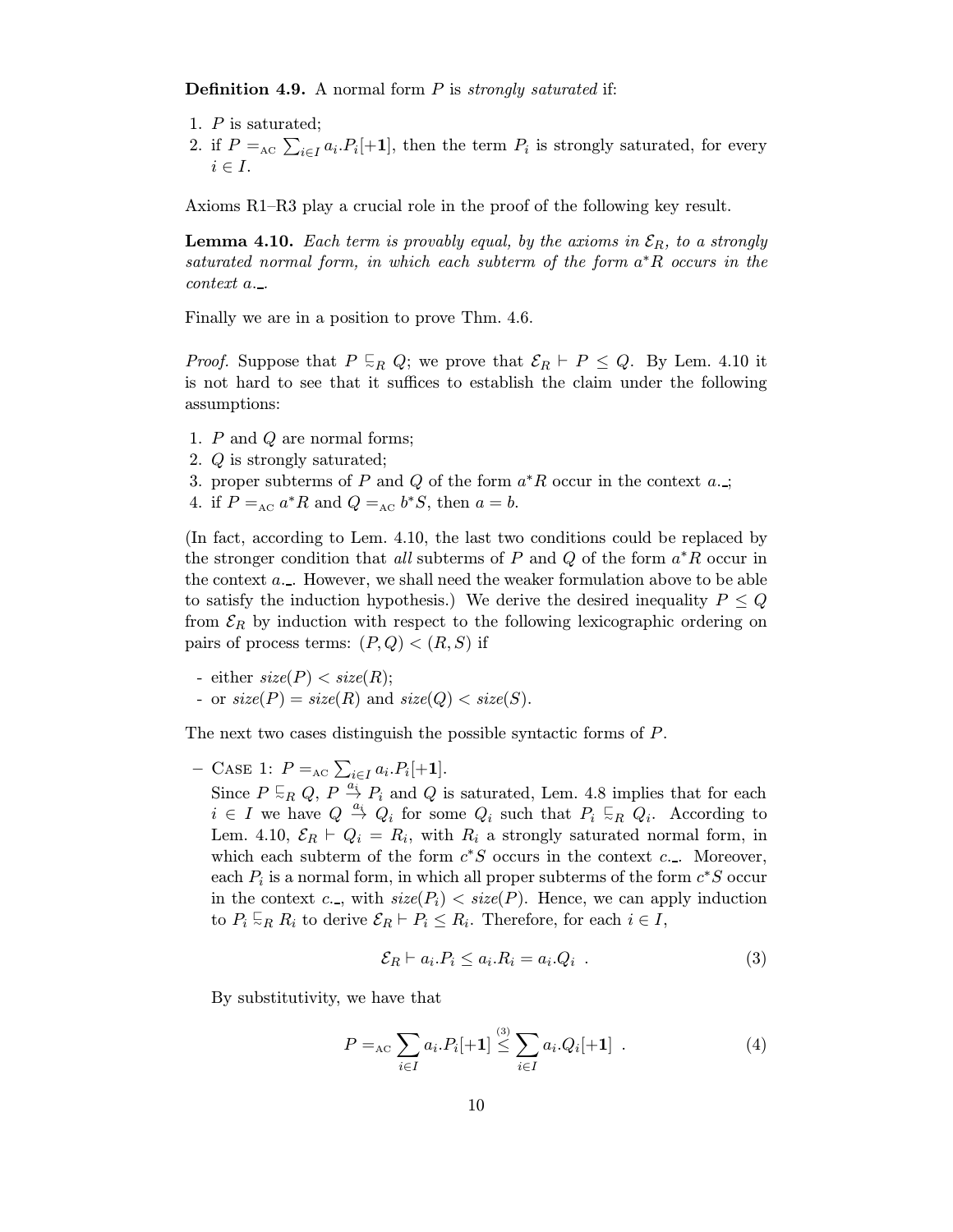Since  $P\mathbin{\overline{\ltimes}}_R Q$  implies initials $(P)=$  initials $(Q),$  it follows that initials $(Q)\!\setminus\!\{\checkmark\}$ is equal to  $\{a_i\mid i\in I\}$ . Furthermore,  $P\subseteq_R Q$  implies that  $P$  has a summand **1** if and only if  $Q \to 0$ . Hence,

$$
\sum_{i\in I} a_i.Q_i[+1] \stackrel{\text{(RS1)}}{\leq} \exp(Q) \stackrel{\text{(Lem.4.2)}}{=} Q
$$

which together with equation (4) yields  $\mathcal{E}_R \vdash P \leq Q$ .

- CASE 2:  $P =_{AC} a^*(\sum_{i \in I} a_i \cdot P_i[+1]).$
- The next two cases distinguish the possible syntactic forms of Q.
- $-$  CASE 2.1:  $Q =_{AC} \sum_{j \in J} b_j . Q_j[+1].$ 
	- Suppose that  $P \stackrel{c}{\rightarrow} P'$ . Since  $P \stackrel{c}{\leftarrow} R Q$  and Q is saturated, Lem. 4.8 implies that there is a  $j \in J$  such that  $c = b_j$  and  $P' \subseteq_R Q_j$ . Both  $P'$  and  $Q_j$ are normal forms, and since Q is strongly saturated, by Defn. 4.9(2)  $Q_i$  is strongly saturated too. Furthermore, if  $P' =_{AC} d^*R$  and  $Q_j =_{AC} e^*S$ , then  $c = d$  and  $b_j = e$ , owing to property 3 of P and Q, and so  $d = c = b_j = e$ . Moreover, it is easy to see that property 3 of  $P$  and  $Q$  implies that the same property holds for  $P'$  and  $Q_j$ . Finally,  $size(P') \leq size(P)$  and  $size(Q_j)$ size(Q). Hence, we can apply induction to  $P' \subseteq_R Q_j$  to derive  $\mathcal{E}_R \vdash P' \leq Q_j$ . Substitutivity now yields

$$
\mathcal{E}_R \vdash c.P' \le b_j.Q_j . \tag{5}
$$

Hence,

$$
P^{(\text{Lem.4.2})} \exp(P) \stackrel{(5)}{\leq} \sum_{j \in J_0} b_j . Q_j[+1] \tag{6}
$$

for some  $J_0 \subseteq J$ . It is easy to see that  $P \subseteq_R Q$  implies initials $(Q) \setminus \{\checkmark\} = \checkmark$ initials $(P)\setminus \{\checkmark\} = \{b_j\mid j\in J_0\}.$  Moreover,  $P\stackrel{\checkmark}{\to} \mathbf{0}$  if and only if  $Q$  has a summand 1. Hence,

$$
\sum_{j\in J_0}b_j.Q_j[+1] \stackrel{\text{(RS1)}}{\leq} \sum_{j\in J}b_j.Q_j[+1] =_{AC} Q.
$$

Together with equation (6) this yields  $\mathcal{E}_R \vdash P \leq Q$ .

– CASE 2.2:  $Q =_{AC} a^*(\sum_{j \in J} b_j . Q_j[+1]).$ 

Since  $P \subseteq_R Q$  and  $P \stackrel{a_i}{\rightarrow} P_i$  and Q is saturated, Lem. 4.8 implies that for each  $i \in I$ 

1. either  $a_i = a$  and  $P_i \subset_R Q$ ,

2. or there is a j such that  $a_i = b_j$  and  $P_i \subseteq_R Q_j$ .

Clearly, each  $P_i$  is a normal form in which all proper subterms of the form  $c^*S$  occur in the context c..., and with  $size(P_i) < size(P)$ .

In the first case, applying induction to  $P_i \subseteq_R Q$ , we infer that  $\mathcal{E}_R \vdash P_i \leq Q$ . Therefore, by substitutivity,

$$
\mathcal{E}_R \vdash a_i.P_i \le a.Q . \tag{7}
$$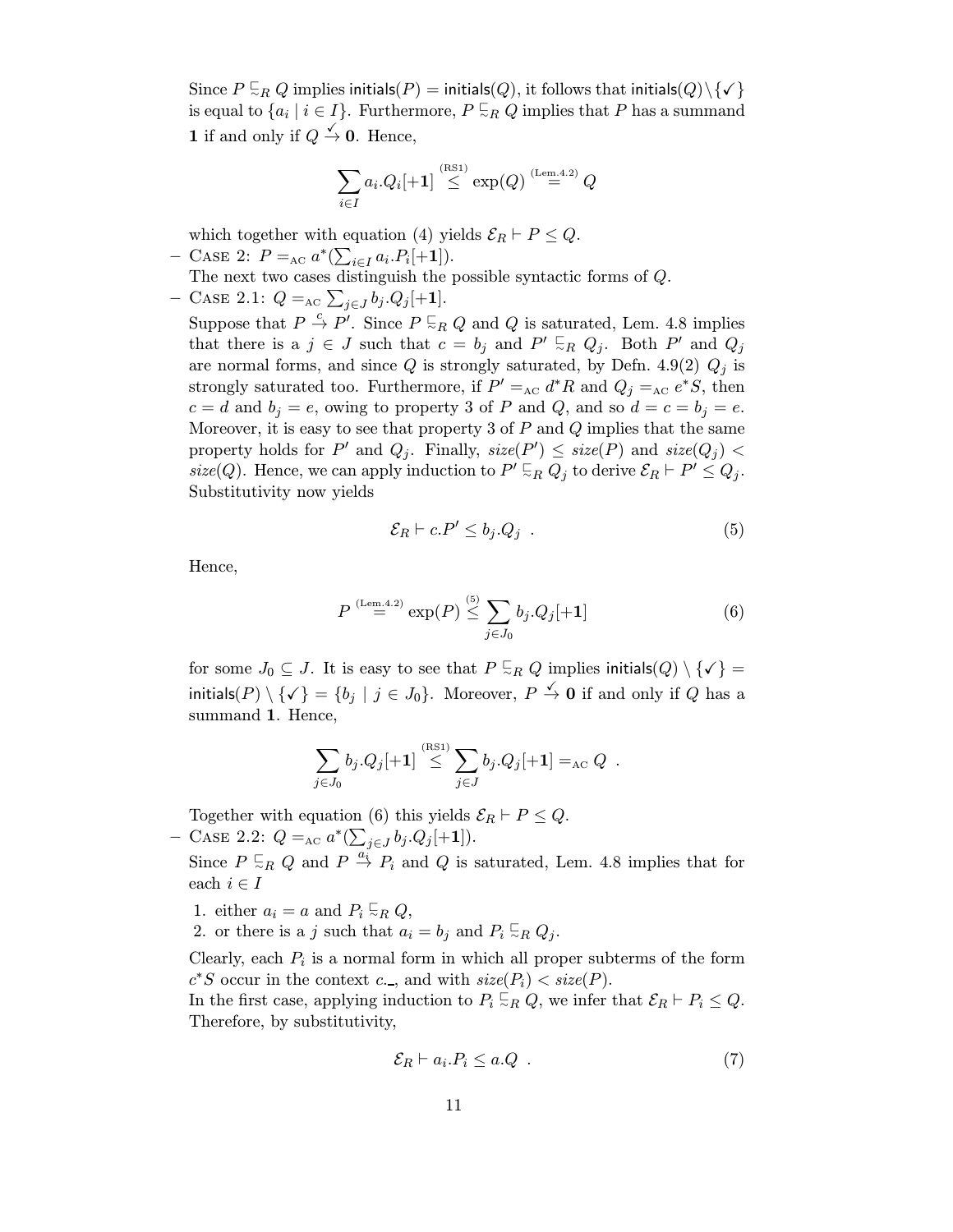In the second case, Lem. 4.10 implies  $\mathcal{E}_R \vdash Q_j = R_j$ , with  $R_j$  a strongly saturated normal form, in which each subterm of the form  $c^*S$  occurs in the context c... Then by induction  $P_i \subseteq_R R_j$  implies  $\mathcal{E}_R \vdash P_i \leq R_j$ . It follows, by substitutivity, that

$$
\mathcal{E}_R \vdash a_i.P_i \le a_i.R_j = b_j.Q_j . \tag{8}
$$

Hence, for some  $J_0 \subseteq J$ :

$$
P \stackrel{\text{(RS2)}}{\leq} a^*(a.Q + \sum_{i \in I} a_i.P_i[+1]) \stackrel{\text{(8)},\text{(7)}}{\leq} a^*(a.Q + \sum_{j \in J_0} b_j.Q_j[+1]) . \tag{9}
$$

It is easy to see that  $P \subseteq_R Q$  implies that initials $(Q) \setminus \{\checkmark\} = \{b_j \mid j \in I\}$  $J_0$ }  $\cup \{a\}$ , and that  $P \stackrel{\checkmark}{\to} \mathbf{0}$  if and only if  $Q \stackrel{\checkmark}{\to} \mathbf{0}$ . Hence

$$
a^*(a.Q + \sum_{j\in J_0} b_j.Q_j[+1]) \stackrel{\text{(RS1)}}{\leq} a^*(a.Q + \sum_{j\in J} b_j.Q_j[+1]) \stackrel{\text{(PA1)}\text{.}(PA2)}{=} Q .
$$

Together with equation (9) this yields  $\mathcal{E}_R \vdash P \leq Q$ .

The proof is now complete.

#### 4.4 Traces

The axiom system  $\mathcal{E}_T$  consists of the laws for bisimulation equivalence in Table 2 and of

T1 
$$
a.(x + y) = a.x + a.y
$$
  
\nT2  $a^*(x + y) = a^*x + a^*y$   
\nT3  $a^*(a.x) = a.(a^*x)$ .

Axiom T1 is a well-known equation used to characterize trace equivalence over finite synchronization trees, and axiom T2 is the adaptation of this equation to the case of prefix iteration. Finally, T3 is, to the best of our knowledge, a new axiom.

**Theorem 4.11.** For every  $P, Q \in BCCS^{p*}$ ,

1.  $P \simeq_T Q$  iff  $\mathcal{E}_T \vdash P = Q$ ; 2.  $P \subseteq_T Q$  iff  $\mathcal{E}_T \cup \{(\mathbf{S})\} \vdash P \leq Q$ .

#### 4.5 Language Semantics

The axiom system  $\mathcal{E}_L$  consists of the laws for bisimulation equivalence in Table 2, T1–3 and the equations

L1 
$$
a.\mathbf{0} = \mathbf{0}
$$
  
L2  $a^*\mathbf{0} = \mathbf{0}$ .

Axiom L1 is an adaptation to action prefixing of a well-known equation from regular algebra, and axiom L2 is the generalization of this equation to the case of prefix iteration.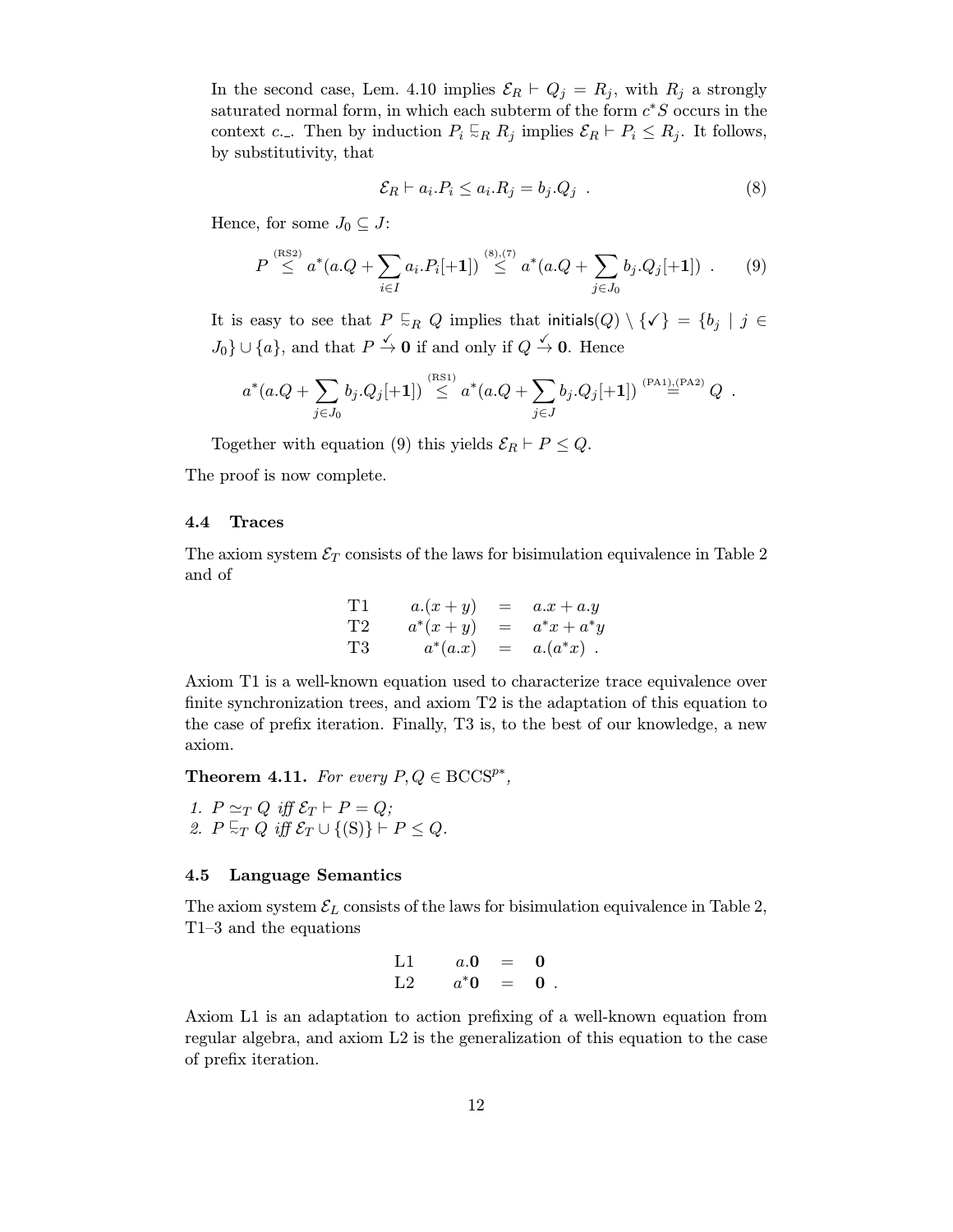Theorem 4.12. For every  $P, Q \in BCCS^{p*}$ ,

1.  $P \simeq_L Q$  iff  $\mathcal{E}_L \vdash P = Q;$ 2.  $P \subseteq_L Q$  iff  $\mathcal{E}_L \cup (\mathbf{S}) \vdash P \leq Q$ .

Proof. We leave it to the reader to check the soundness of the axiom system  $\mathcal{E}_L \cup (S)$ , and concentrate on the completeness results.

1. Assume that  $P \simeq_L Q$ . We shall prove that  $\mathcal{E}_L \vdash P = Q$ . A simple term rewriting analysis (which is omitted here) shows that each process term is provably equal to a term which is either 0-free, or of the form 0.

Suppose that two terms  $P$  and  $Q$  are language equivalent. We distinguish two cases.

- CASE 1:  $P \equiv 0$ . Then clearly also  $Q \equiv 0$ , so  $P \equiv 0 \equiv Q$ .
- CASE 2:  $P$  is 0-free. Then clearly  $Q$  is also 0-free. Since  $P$  and  $Q$  are 0-free and language equivalent, it is not hard to see that they are also trace equivalent. So, according to Thm. 4.11, the equation  $P = Q$  can be derived from  $\mathcal{E}_T$ , which is included in  $\mathcal{E}_L$ .
- 2. Note that, for every  $P, Q \in BCCS^{p*}$ , the following holds:

$$
P \subseteq_L Q \text{ iff } P + Q \simeq_L Q .
$$

Thus the completeness of the axiom system  $\mathcal{E}_L \cup \{(\mathbf{S})\}$  with respect to  $\mathbb{Z}_T$ is an immediate consequence of the first statement of the theorem.

#### 5 Further Work

The completeness results presented in this paper deal with a significant fragment of the notions of semantics discussed in [7]. To our mind, the most important omission is a complete proof system for failures semantics [4] over BCCS with prefix iteration. We conjecture that a complete axiomatization for the failure preorder can be obtained by adding the laws

$$
a.(x + y) \leq a.x + a.(y + z)
$$
  
\n
$$
a.a^*(x + y) \leq a.a^*x + a.a^*(y + z)
$$
  
\n
$$
a.a^*x \leq a^*a.(x + y)
$$
  
\n
$$
a^*(x + y + a.(y + z)) \leq a^*(x + a.(y + z)) + y
$$
  
\n
$$
a^*x \leq a^*(x + a.y)
$$

to those for bisimulation equivalence (cf. Table 2), and we are currently working on the details of such a proof. The crux of the argument is a proof to the effect that the suggested inequations are sufficient to convexly saturate each process term, in the sense of [2]. We have also obtained irredundancy results for the axioms systems for ready simulation, simulation, trace and language equivalence. These will be presented in the full version of this paper, together with a characterization of the expressive power of BCCS with prefix iteration.

Acknowledgements: The research reported in this paper originates from a question posed by Rocco De Nicola. We thank the anonymous referees for their comments.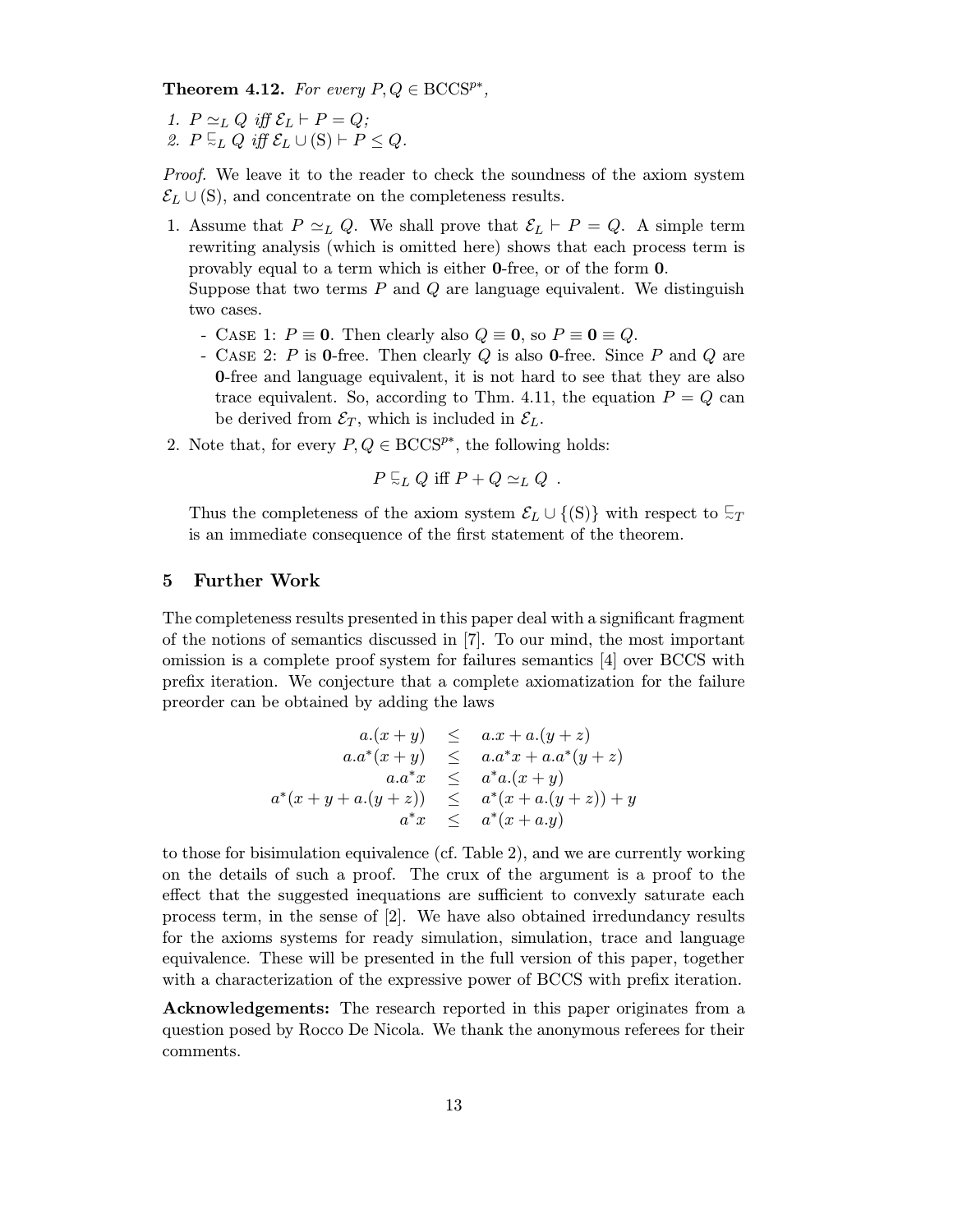#### References

- 1. L. ACETO, W. J. FOKKINK, R. J. VAN GLABBEEK, AND A. INGÓLFSDÓTTIR, Axiomatizing prefix iteration with silent steps, Information and Computation, 127 (1996), pp. 26–40.
- 2. J. BERGSTRA, J. W. KLOP, AND E.-R. OLDEROG, Readies and failures in the algebra of communicating processes, SIAM J. Comput., 17 (1988), pp. 1134–1177.
- 3. B. Bloom, S. Istrail, and A. R. Meyer, Bisimulation can't be traced, J. Assoc. Comput. Mach., 42 (1995), pp. 232–268.
- 4. S. Brookes, C. Hoare, and A. Roscoe, A theory of communicating sequential processes, J. Assoc. Comput. Mach., 31 (1984), pp. 560–599.
- 5. J. H. Conway, Regular Algebra and Finite Machines, Mathematics Series (R. Brown and J. De Wet eds.), Chapman and Hall, London, United Kingdom, 1971.
- 6. W. J. Fokkink, A complete equational axiomatization for prefix iteration, Inf. Process. Lett., 52 (1994), pp. 333–337.
- 7. R. J. v. Glabbeek, The linear time branching time spectrum, in Proceedings CONCUR 90, Amsterdam, J. Baeten and J. Klop, eds., vol. 458 of Lecture Notes in Computer Science, Springer-Verlag, 1990, pp. 278–297.
- $8.$   $\longrightarrow$ , A complete axiomatization for branching bisimulation congruence of finitestate behaviours, in Mathematical Foundations of Computer Science 1993, Gdansk, Poland, A. Borzyszkowski and S. Sokołowski, eds., vol. 711 of Lecture Notes in Computer Science, Springer-Verlag, 1993, pp. 473–484. Available by anonymous ftp from Boole.stanford.edu.
- 9. S. Kleene, Representation of events in nerve nets and finite automata, in Automata Studies, C. Shannon and J. McCarthy, eds., Princeton University Press, 1956, pp. 3–41.
- 10. H. Lin, An interactive proof tool for process algebras, in 9th Annual Symposium on Theoretical Aspects of Computer Science, vol. 577 of Lecture Notes in Computer Science, Cachan, France, 13–15 Feb. 1992, Springer, pp. 617–618.
- 11. R. Milner, A complete inference system for a class of regular behaviours, J. Comput. System Sci., 28 (1984), pp. 439–466.
- 12.  $\_\_\_\_\$ , Communication and Concurrency, Prentice-Hall International, Englewood Cliffs, 1989.
- 13.  $\frac{m}{n}$ , The polyadic  $\pi$ -calculus: a tutorial, in Proceedings Marktoberdorf Summer School '91, Logic and Algebra of Specification, NATO ASI Series F94, Springer-Verlag, 1993, pp. 203–246.
- 14. D. PARK, Concurrency and automata on infinite sequences, in  $5^{th}$  GI Conference, Karlsruhe, Germany, P. Deussen, ed., vol. 104 of Lecture Notes in Computer Science, Springer-Verlag, 1981, pp. 167–183.